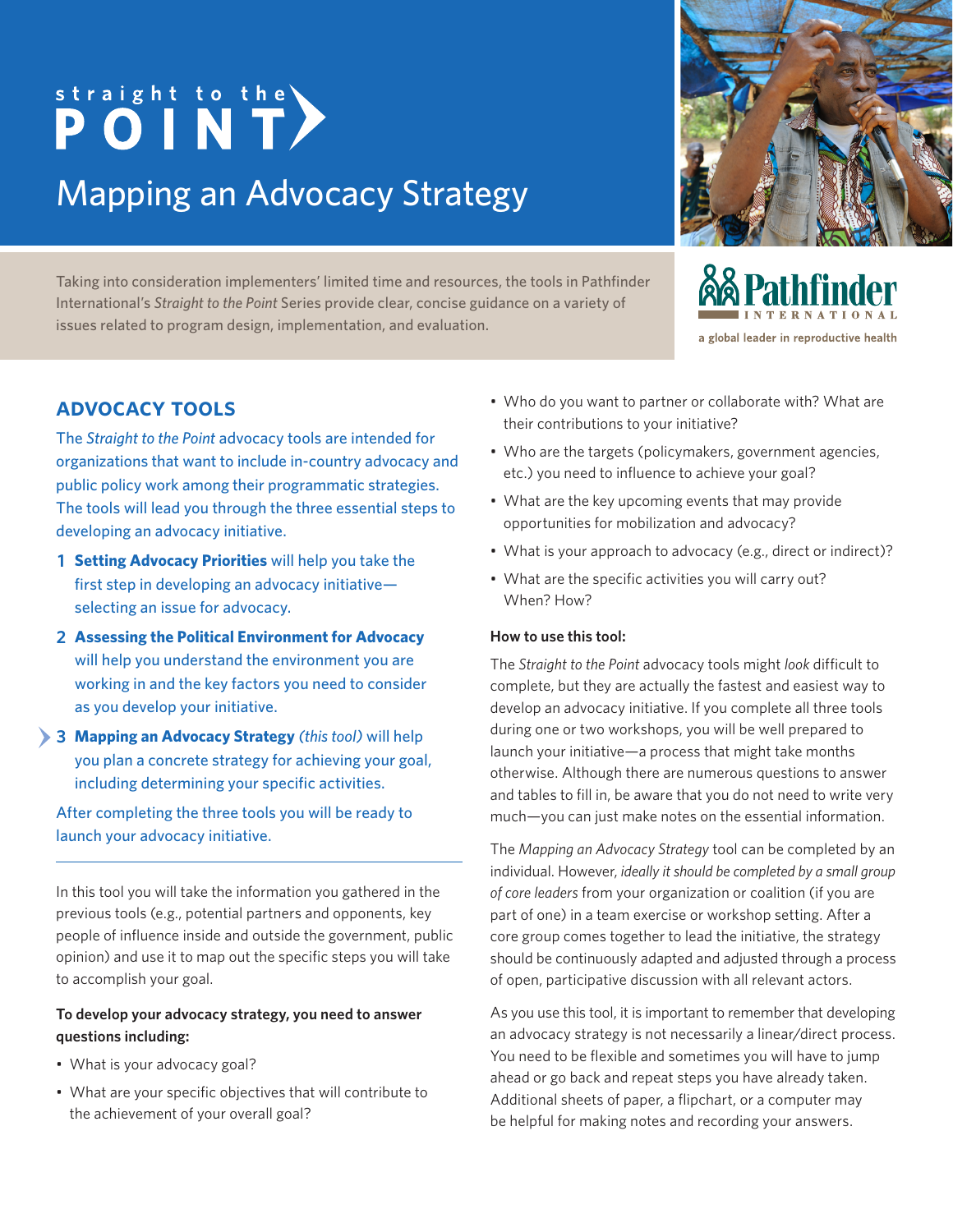**Note:** Changes in the political environment (e.g., new risks and opportunities and reactions from the individuals and institutions you are targeting) can affect your advocacy strategy and the range of activities you will conduct. Therefore, you should revisit the *Assessing the Political Environment for Advocacy* and *Mapping an Advocacy Strategy* tools periodically.

#### **Before planning your advocacy strategy, you should be familiar with the following terms and common definitions:**

#### **advocacy**

Advocacy is a strategy to influence policymakers to make a policy change (e.g., create supportive policies, reform or remove harmful policies, ensure the funding and implementation of supportive policies).

When we talk about advocacy, we do *not* mean information, education, and communication (IEC) activities. Advocacy is not about changing specific practices or even building community awareness or support for an issue or practice. Rather, advocacy is intended to change opinion about a *policy*—specifically, policymakers' opinions—and achieve a particular policy change. It is often necessary to conduct opinion change activities with the media, community members, religious leaders, and health care providers before conducting advocacy activities. However, these efforts are only considered advocacy activities if the target groups then put pressure on the policymaking process. Additionally, efforts to persuade government offices/ministries/etc. to give funding to your organization's programs are *not* advocacy.

#### **policy**

A policy can be a plan, strategy, or agenda; program or course of action; human rights instrument; budget decision; piece of legislation; or regulations or protocols/guidance issued by a government, multinational entity, or institution.

#### **policymakers**

Policymakers are typically government officials or people with formal political power (e.g., parliamentarians, ministers or agency officials, and their staff).

#### **lobbying**

Generally, lobbying is defined as the work of influencing a specific piece of legislation. So, while lobbying can be part of an advocacy strategy, advocacy work does not necessarily involve lobbying. For example, holding a meeting with a policymaker explaining the benefits of permitting community health workers to distribute injectable contraceptives is *not* lobbying. Encouraging that same policymaker to sign a piece of legislation permitting this *is* lobbying. Often, limitations are placed on NGOs' lobbying activities. Before considering lobbying as part of your advocacy strategy, review your country's laws and policies governing NGO lobbying and advocacy.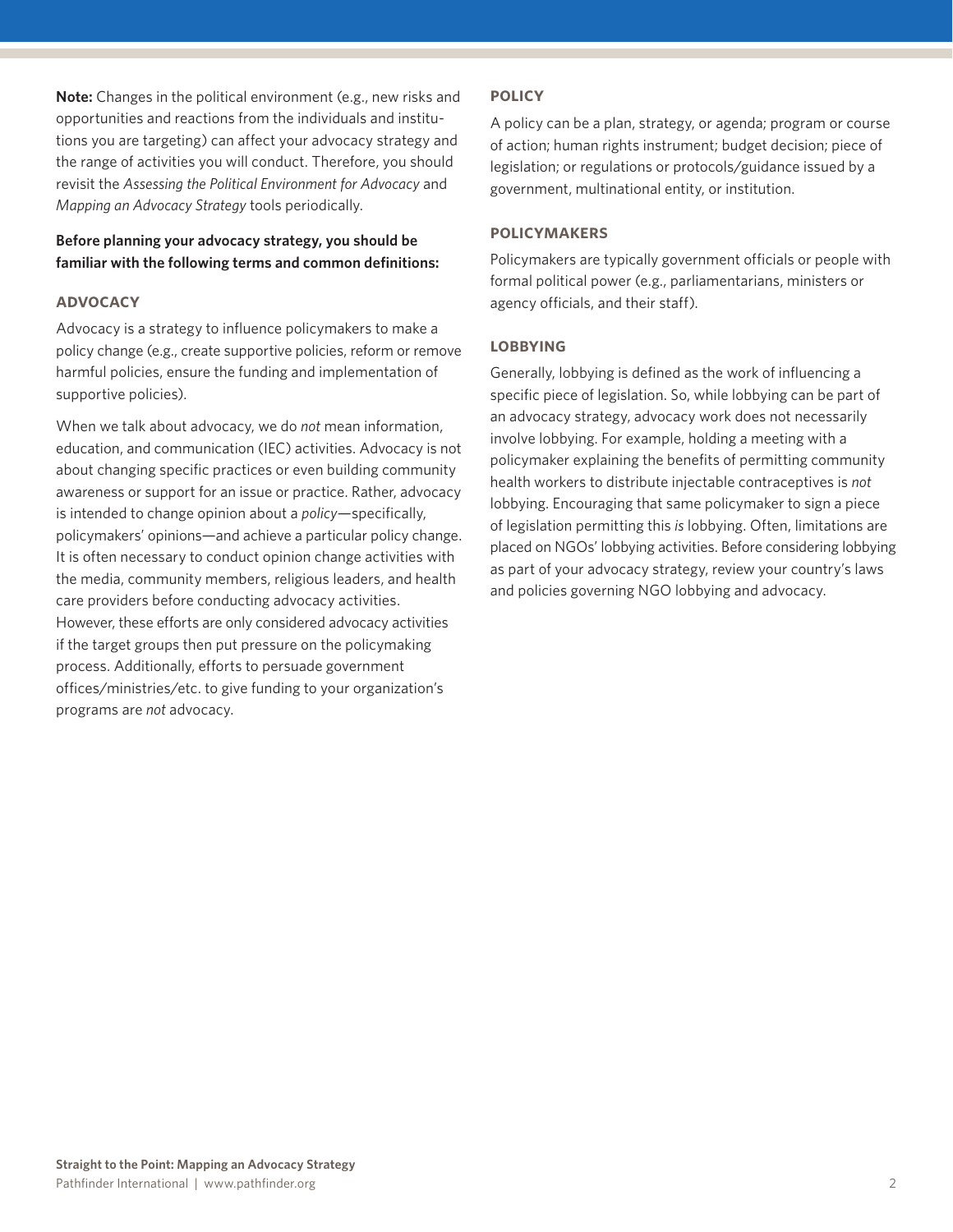# **Issue, Goal, & Objectives**

#### **issue**

Your advocacy issue should be specific and concrete. It should clearly reflect the policy change you want to achieve (i.e., the issue should be directly linked to your goal). The *Setting Advocacy Priorities* tool can assist you in identifying your issue.

*Strong example issue:* Community health workers (CHWs) are permitted to distribute injectable contraceptives. *Weak example issue:* Family planning

**What is your issue?**

#### **goal**

Your advocacy goal builds on your advocacy issue by adding *who* (e.g., person, institution, office) will make the policy change, *how* the policy change will be made (e.g., through a specific bill, guidance, regulation), and *when* it will be achieved. *Set an attainable goal with a realistic timeframe.*

*Strong example goal:* The Ministry of Health will issue new protocols/guidelines for the distribution of injectable contraceptives by CHWs by December 2013.

*Weak example goal:* The government will enable CHWs to distribute injectable contraceptives.

**What is your goal?**

#### **objectives**

Your goal should be broken down into a few short-term objectives that will *directly* contribute to achieving your goal. Objectives are the smaller steps you must complete in order to reach your overall goal. They should be clear and focused, and should include: the *change* you want to see, *who* (e.g., person, institution, office) will make the change, and *when* it will be achieved. They should be limited in number (no more than 3). Note: *If your objective is likely to take longer to achieve than your goal, it is not a good objective.*

*Strong example objective:* Five high-level champions in the Ministry of Health's Reproductive Health Division will make public statements in support of CHWs distributing injectable contraceptives by June 2012.

*Weak example objective:* Build ministry support for CHWs to distribute injectable contraceptives.

| What are your objectives? |  |  |  |
|---------------------------|--|--|--|
| <b>Objective 1</b>        |  |  |  |
| <b>Objective 2</b>        |  |  |  |
| <b>Objective 3</b>        |  |  |  |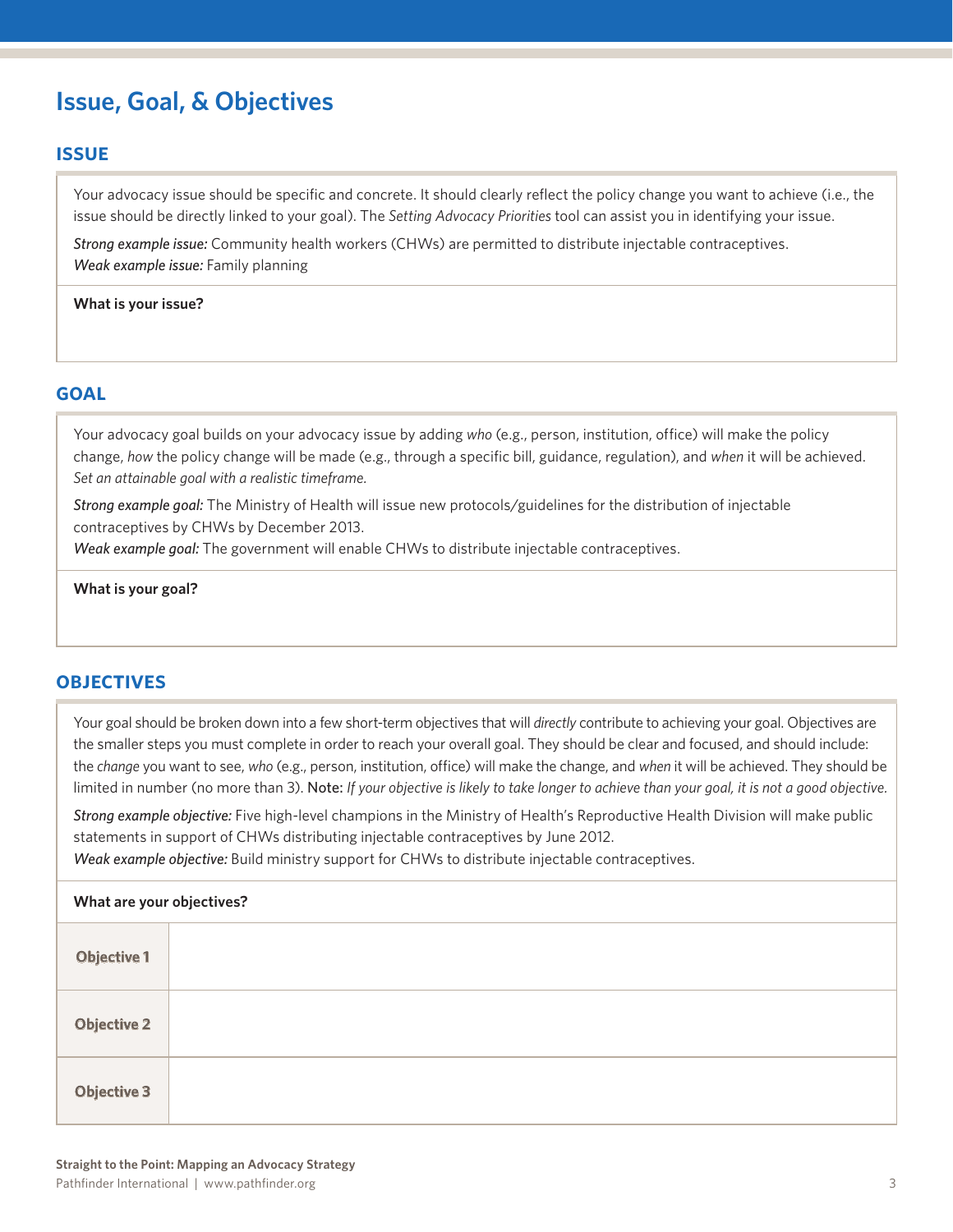## **Partners & Alliances**

Forming strong partnerships with other groups/organizations is essential to a successful advocacy strategy. You need to identify partners who will bring helpful, unique skills and contributions to your effort. Make sure you and your potential partners are in agreement about the issue and its potential solutions. A stakeholder forum may be necessary to build consensus.

Identify 5–10 potential partners and what they can contribute to your advocacy initiative. Include your own organization and its resources in the list.

| POTENTIAL PARTNER | <b>CONTRIBUTIONS</b> (human resources; funding; political and media connections;<br>advocacy, communications, and technical expertise, etc.) |
|-------------------|----------------------------------------------------------------------------------------------------------------------------------------------|
|                   |                                                                                                                                              |
|                   |                                                                                                                                              |
|                   |                                                                                                                                              |
|                   |                                                                                                                                              |
|                   |                                                                                                                                              |
|                   |                                                                                                                                              |
|                   |                                                                                                                                              |
|                   |                                                                                                                                              |
|                   |                                                                                                                                              |
|                   |                                                                                                                                              |
|                   |                                                                                                                                              |
|                   |                                                                                                                                              |
|                   |                                                                                                                                              |
|                   |                                                                                                                                              |
|                   |                                                                                                                                              |
|                   |                                                                                                                                              |
|                   |                                                                                                                                              |
|                   |                                                                                                                                              |

#### **What resources are still needed?**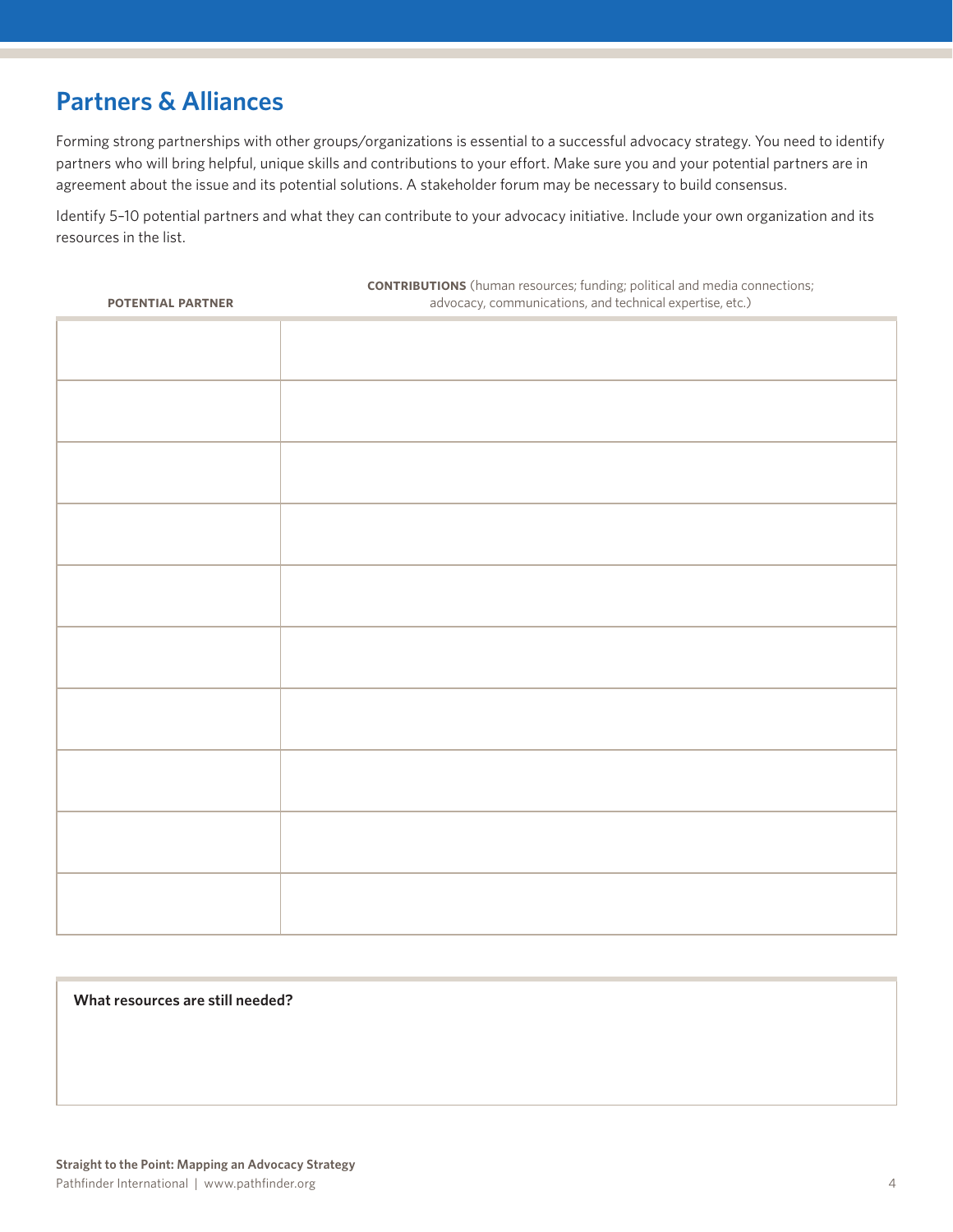## **Targets**

Your primary targets are the policymakers/offices/etc. that have the power to make the change you are advocating for. When you cannot influence your primary targets, choose secondary targets. A secondary target is the person/group/etc. you *can* influence who can then, in turn, influence your primary target. The targets must be *specific* (e.g., a person, newspaper, department, committee) —"the public" or "the government" are too general and, therefore, are not good targets.

Identify 5 primary targets for each objective. Then fill in the target's position on your issue based on 2 criteria: supportive/neutral/ opposed, and informed/uninformed. Next, note who in your organization/partners has the connections needed to influence each primary target. If you do not have the connections you need to influence the primary target, choose a secondary target (who can influence the primary) and fill in the information in the Secondary Target table on the next page.

#### **objective 1**

| <b>PRIMARY TARGET NAME</b> | <b>POSITION ON YOUR ISSUE</b> | <b>PARTNER WITH CONNECTIONS</b><br><b>TO INFLUENCE TARGET</b> |
|----------------------------|-------------------------------|---------------------------------------------------------------|
|                            |                               |                                                               |
|                            |                               |                                                               |
|                            |                               |                                                               |
|                            |                               |                                                               |
|                            |                               |                                                               |
|                            |                               |                                                               |
|                            |                               |                                                               |
|                            |                               |                                                               |

#### **objective 2**

| <b>PRIMARY TARGET NAME</b> | <b>POSITION ON YOUR ISSUE</b> | <b>PARTNER WITH CONNECTIONS</b><br><b>TO INFLUENCE TARGET</b> |
|----------------------------|-------------------------------|---------------------------------------------------------------|
|                            |                               |                                                               |
|                            |                               |                                                               |
|                            |                               |                                                               |
|                            |                               |                                                               |
|                            |                               |                                                               |
|                            |                               |                                                               |
|                            |                               |                                                               |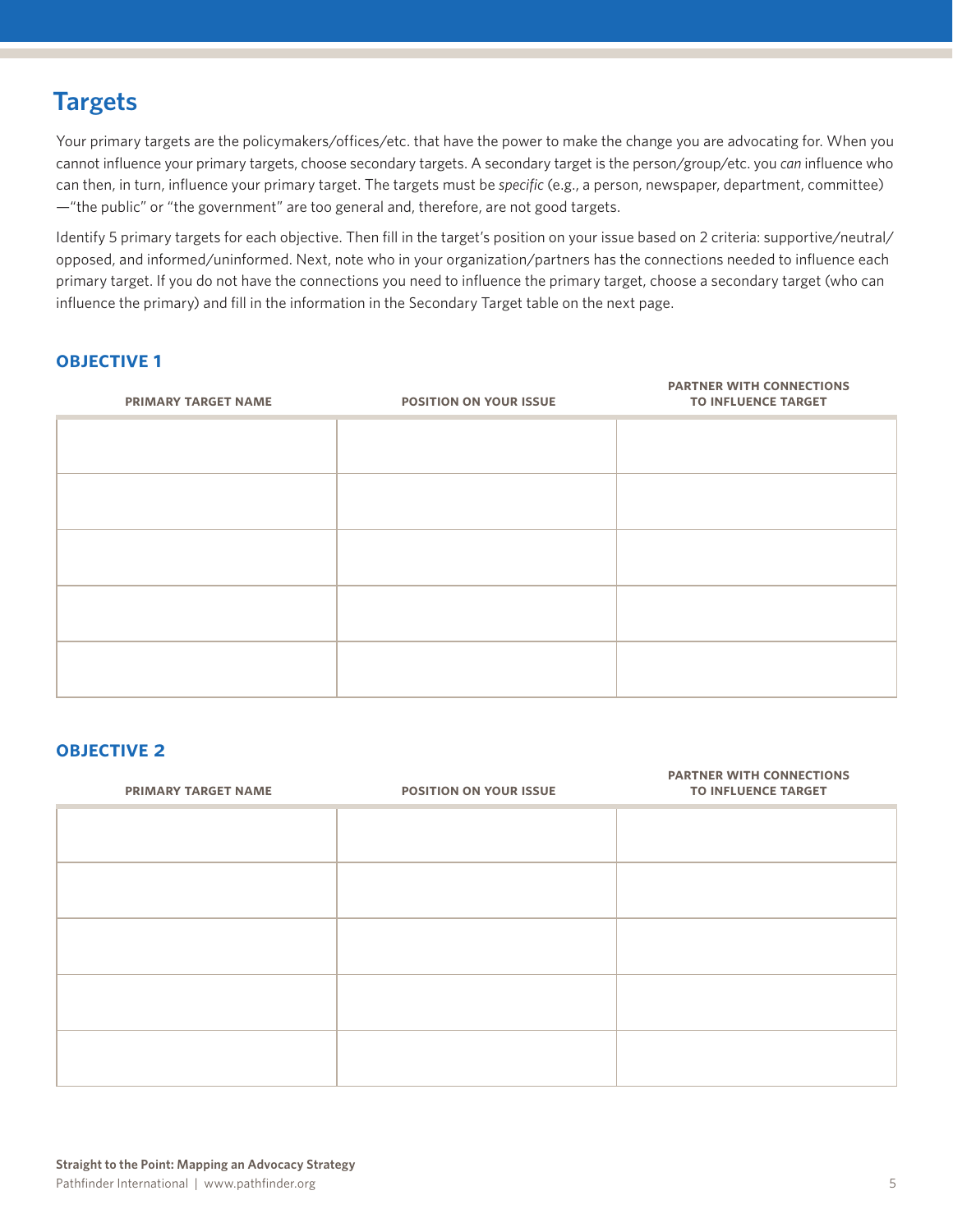## **Targets** *(continued)*

## **objective 3**

| $\tilde{\phantom{a}}$<br><b>PRIMARY TARGET NAME</b> | <b>POSITION ON YOUR ISSUE</b> | <b>PARTNER WITH CONNECTIONS</b><br><b>TO INFLUENCE TARGET</b> |
|-----------------------------------------------------|-------------------------------|---------------------------------------------------------------|
|                                                     |                               |                                                               |
|                                                     |                               |                                                               |
|                                                     |                               |                                                               |
|                                                     |                               |                                                               |
|                                                     |                               |                                                               |

#### **secondary targets**

| <b>OBJECTIVE #</b> | <b>NAME</b> | <b>PRIMARY TARGET</b><br><b>IT CAN INFLUENCE</b> | <b>POSITION ON YOUR ISSUE</b> | <b>PARTNER WITH CONNECTIONS</b><br><b>TO INFLUENCE TARGET</b> |
|--------------------|-------------|--------------------------------------------------|-------------------------------|---------------------------------------------------------------|
|                    |             |                                                  |                               |                                                               |
|                    |             |                                                  |                               |                                                               |
|                    |             |                                                  |                               |                                                               |
|                    |             |                                                  |                               |                                                               |
|                    |             |                                                  |                               |                                                               |
|                    |             |                                                  |                               |                                                               |

# **Timing**

Advocacy activities should be timed to occur just before key decisions are made or before an important event.

**What upcoming events, significant dates, or government decisions might be important mobilization and communication opportunities?**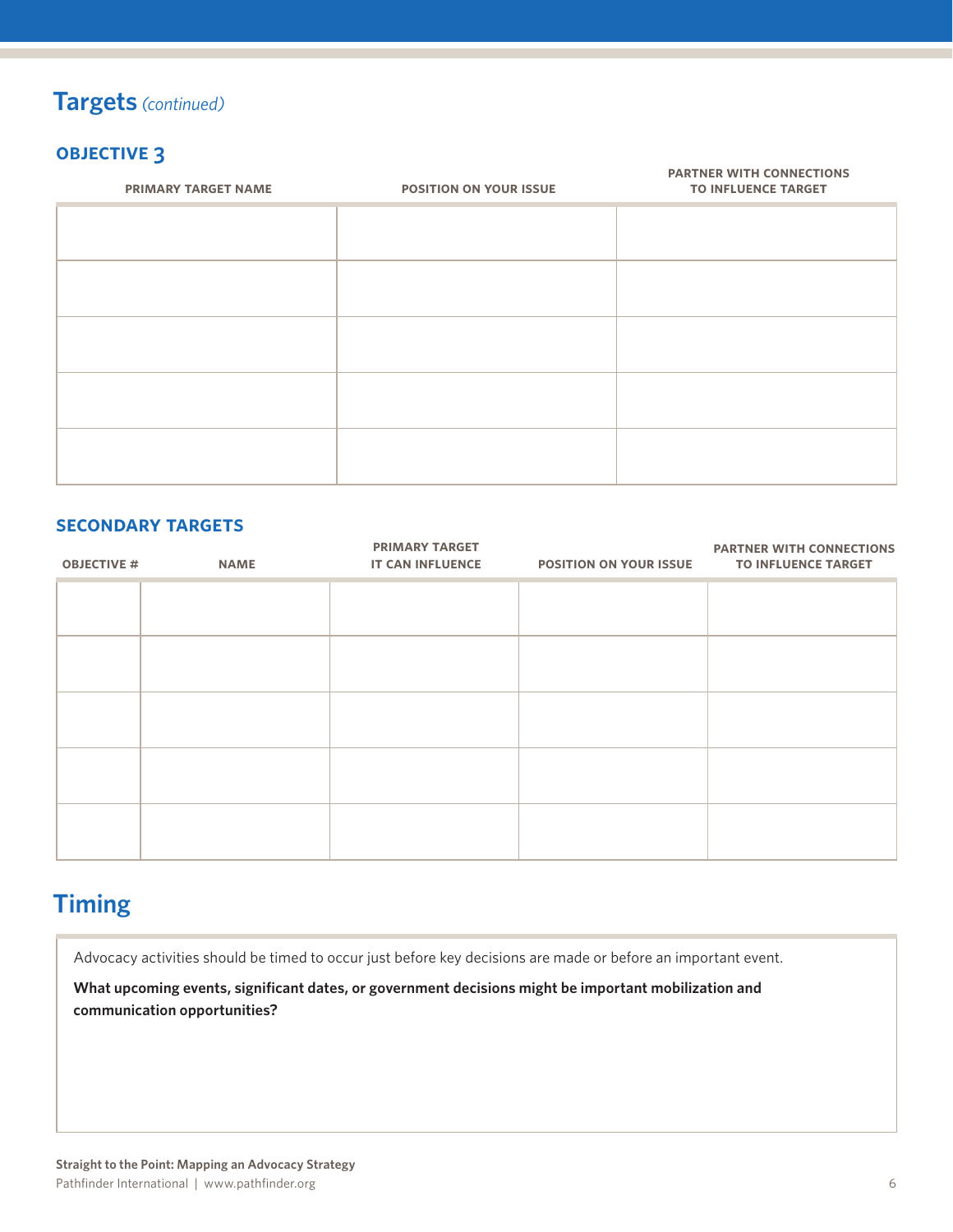# **Approaches & Activities**

## **approaches**

There are different ways of approaching advocacy. One way is a *public* approach, which generally means mobilizing broad support from the government and/or the public through highly visible activities. Compare this to a *private* approach, which involves working quietly with a few key partners to make changes behind the scenes.

You might also want to consider *direct* versus *indirect* approaches. Direct approaches involve directly asking policymakers to take action. Indirect approaches involve influencing opinion through a third party such as the media, public, or other actors.

#### **Which approach(es) do you want to take?**

q **Public**

q **Private**

□ Direct

 $\Box$  Indirect

When selecting your advocacy approach(es) think about the best way to exert influence, given the information you gathered in the *Assessing the Political Environment for Advocacy* tool. The approach(es) you choose will inform your activities.

#### **activities**

Your advocacy activities should be designed to help you achieve your individual objectives, moving you toward your goal.

Below is a list of common advocacy activities. You should consider pursuing a combination of them for each objective. Do not be afraid to use your imagination as well, but be selective. You cannot and should not do everything. Think about your expertise, capacity, what will have the greatest impact on your target, and your funds.

#### **Examples of activities:**

- Arrange site visits or study tours
- Hold educational briefings & events
- Conduct advocacy trainings
- Launch public awareness campaigns
- Hold policy dialogues & forums among key stakeholders
- Document problems for policymakers (e.g., commission a report)
- Engage the media to cover your issue
- Hold face-to-face meetings with policymakers
- Mobilize groups (community members, public interest groups, etc.) in support of policy change
- Provide technical information and recommendations to policymakers
- Utilize email, phone calls, letters, petitions, and social media to mobilize constituents to contact policymakers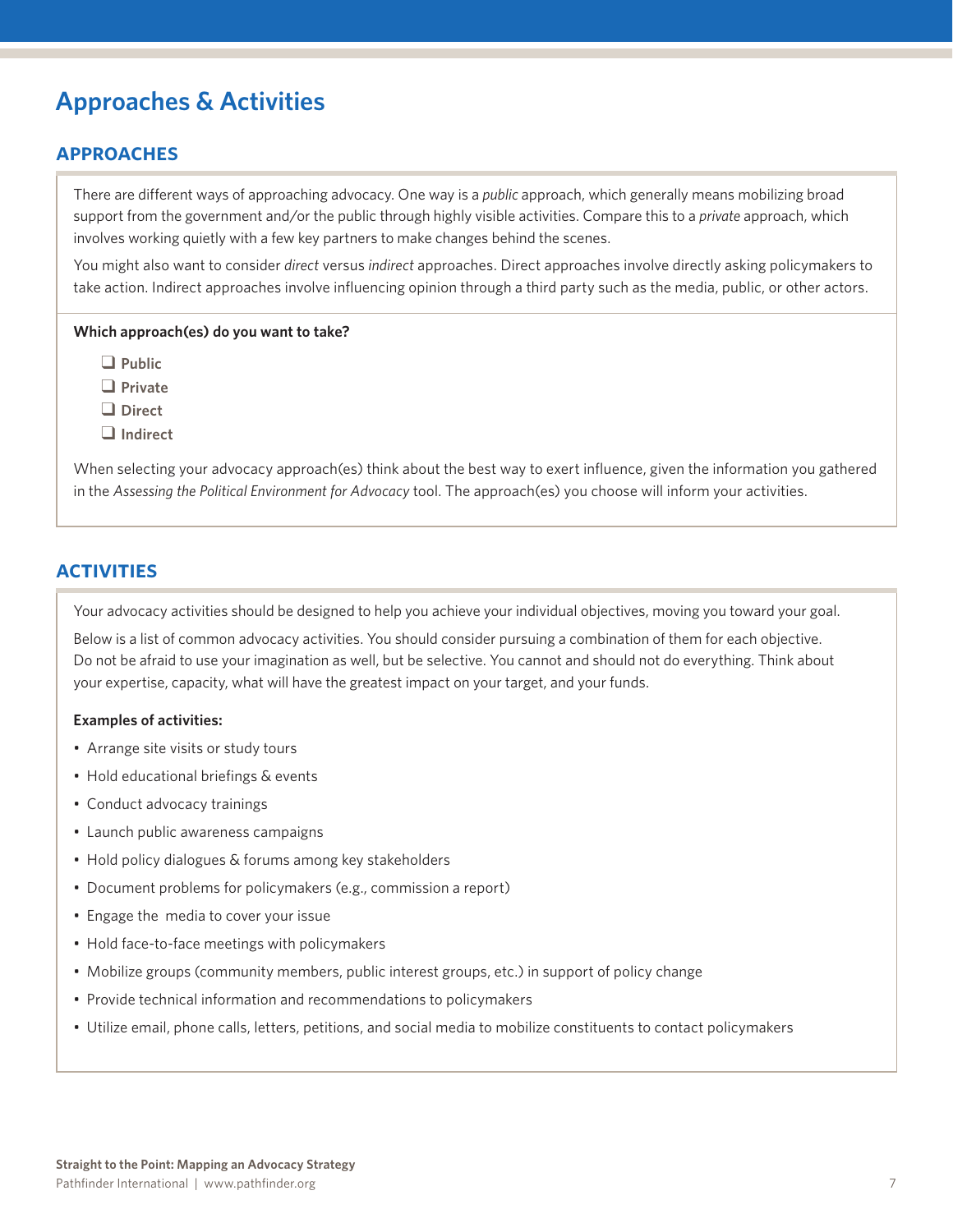## **Approaches & Activities** *(continued)*

Fill out the chart below to help you decide which activities you will conduct to meet your objectives. For each activity, determine the approximate timing. Timing will depend on each activity's priority. *Do not try to do everything at the same time.* Identify the cost of the activity and the person/organization primarily responsible for leading it, along with partners who will support them. Be as detailed as possible regarding your specific plans and tactics, including how they will reach your targets. For example, do not just write "public awareness campaign"—include the topic of the campaign, who you will target, what forms of media you will use, etc. Decide on 5 activities for each objective.

### **objective 1**

| <b>ACTIVITY</b> | <b>LEAD PERSON/ORGANIZATION</b> | <b>PARTNER(S)</b> | <b>TIMING</b> | COST |
|-----------------|---------------------------------|-------------------|---------------|------|
|                 |                                 |                   |               |      |
|                 |                                 |                   |               |      |
|                 |                                 |                   |               |      |
|                 |                                 |                   |               |      |
|                 |                                 |                   |               |      |
|                 |                                 |                   |               |      |
|                 |                                 |                   |               |      |
|                 |                                 |                   |               |      |
|                 |                                 |                   |               |      |
|                 |                                 |                   |               |      |
|                 |                                 |                   |               |      |
|                 |                                 |                   |               |      |
|                 |                                 |                   |               |      |
|                 |                                 |                   |               |      |
|                 |                                 |                   |               |      |
|                 |                                 |                   |               |      |

#### **objective 2**

| <b>ACTIVITY</b> | <b>LEAD PERSON/ORGANIZATION</b> | <b>PARTNER(S)</b> | <b>TIMING</b> | COST |
|-----------------|---------------------------------|-------------------|---------------|------|
|                 |                                 |                   |               |      |
|                 |                                 |                   |               |      |
|                 |                                 |                   |               |      |
|                 |                                 |                   |               |      |
|                 |                                 |                   |               |      |
|                 |                                 |                   |               |      |
|                 |                                 |                   |               |      |
|                 |                                 |                   |               |      |
|                 |                                 |                   |               |      |
|                 |                                 |                   |               |      |
|                 |                                 |                   |               |      |
|                 |                                 |                   |               |      |
|                 |                                 |                   |               |      |